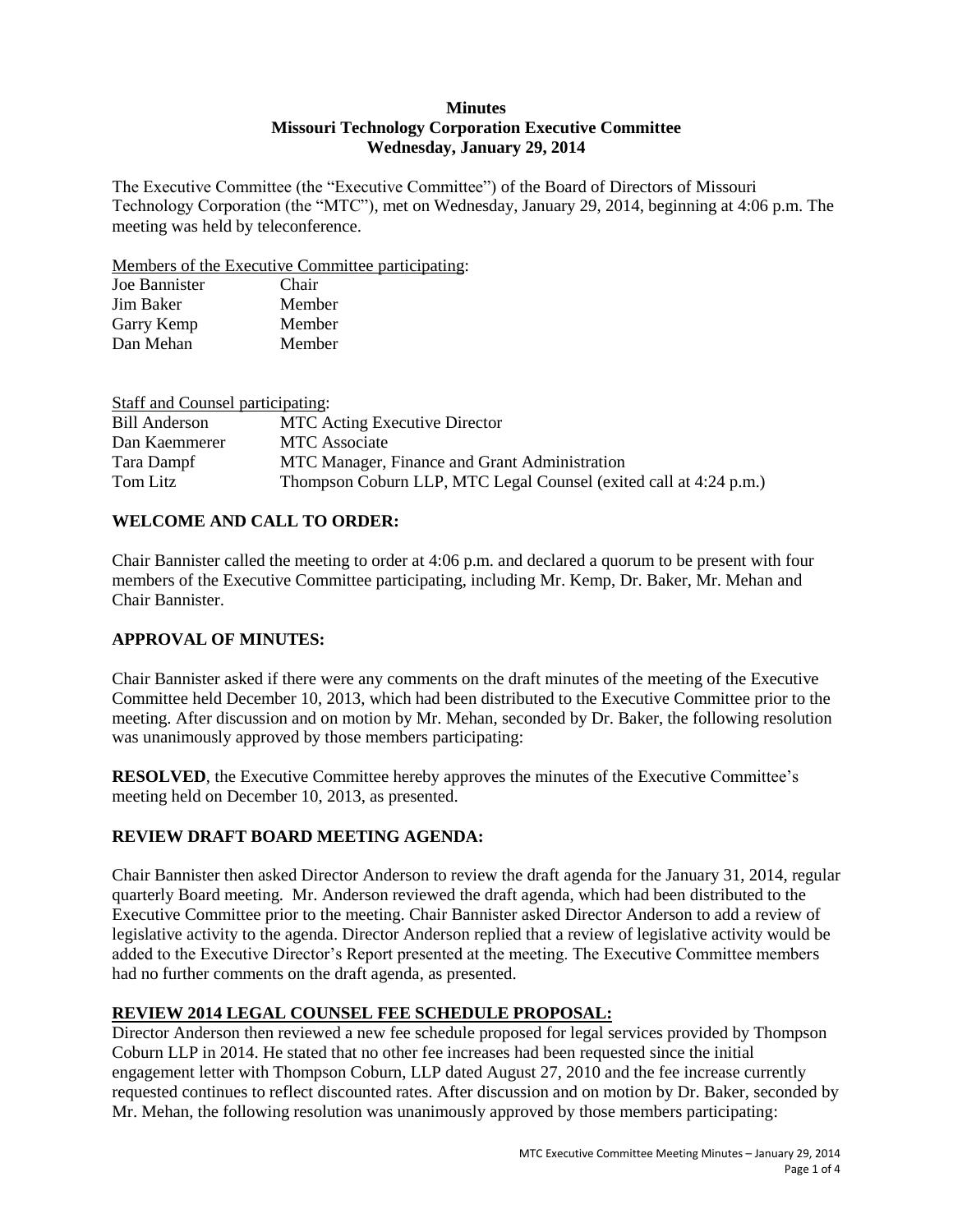**RESOLVED**, the Executive Committee hereby recommends to the MTC Board the approval of the 2014 fee schedule for legal services provided by Thompson Coburn LLP as presented, pursuant to the August 27, 2010 engagement letter by and between each of Thompson Coburn LLP and the MTC.

### **REVIEW LEGAL COUNSEL ENGAGMENT LETTER:**

Director Anderson then reviewed a proposed engagement letter for alternative legal counsel provided by Lewis, Rice & Fingersh, L.C. He reminded that Executive Committee members that the MTC utilizes the services of Lewis, Rice & Fingersh, L.C. in cases which Thompson Coburn L.L.P. cannot provide services due to a conflict under applicable rules of professional responsibility. After discussion and on motion by Mr. Kemp, seconded by Dr. Baker, the following resolution was unanimously approved by those members participating:

**RESOLVED**, the Executive Committee hereby recommends to the MTC Board the approval of the engagement letter for legal services provided by Lewis, Rice & Fingersh, L.C. as presented.

### **CLOSED SESSION:**

On motion by Mr. Mehan, seconded by Dr. Baker, the following resolution was approved by roll call vote as follows:

**RESOLVED**, the Executive Committee hereby approves entering into Closed Session at 4:16 p.m. pursuant to Sections 610.021 (1), (12), (14) and (15), RSMo, to review proposed transaction documents relating to five IDEA Fund applications for financial assistance.

| Mr. Kemp               | aye |
|------------------------|-----|
| Dr. Baker              | aye |
| Mr. Mehan              | aye |
| <b>Chair Bannister</b> | aye |

On motion by Mr. Mehan, seconded by Dr. Baker, the following resolution was approved by roll call vote as follows:

**RESOLVED**, the Executive Committee approves reconvening from Closed Session at 4:34 p.m.

| Mr. Kemp               | aye |
|------------------------|-----|
| Dr. Baker              | aye |
| Mr. Mehan              | aye |
| <b>Chair Bannister</b> | aye |

Chair Bannister reported that the Executive Committee took no action in the Closed Session after a discussion confined to the matters stated above. Chair Bannister stated that, in light of Thompson Coburn's attorney-client relationship with the placement agent for Kultvat, Inc.'s offering, Mr. Litz exited the call and recused himself from discussion on the following application to allow for discussion of the recused project in his absence regarding Venture Capital Co-Investment Application 2013-08-003. The Executive Committee continued its discussion in Open Session.

## **REVIEW OF IDEA FUND TRANSACTION DOCUMENTS:**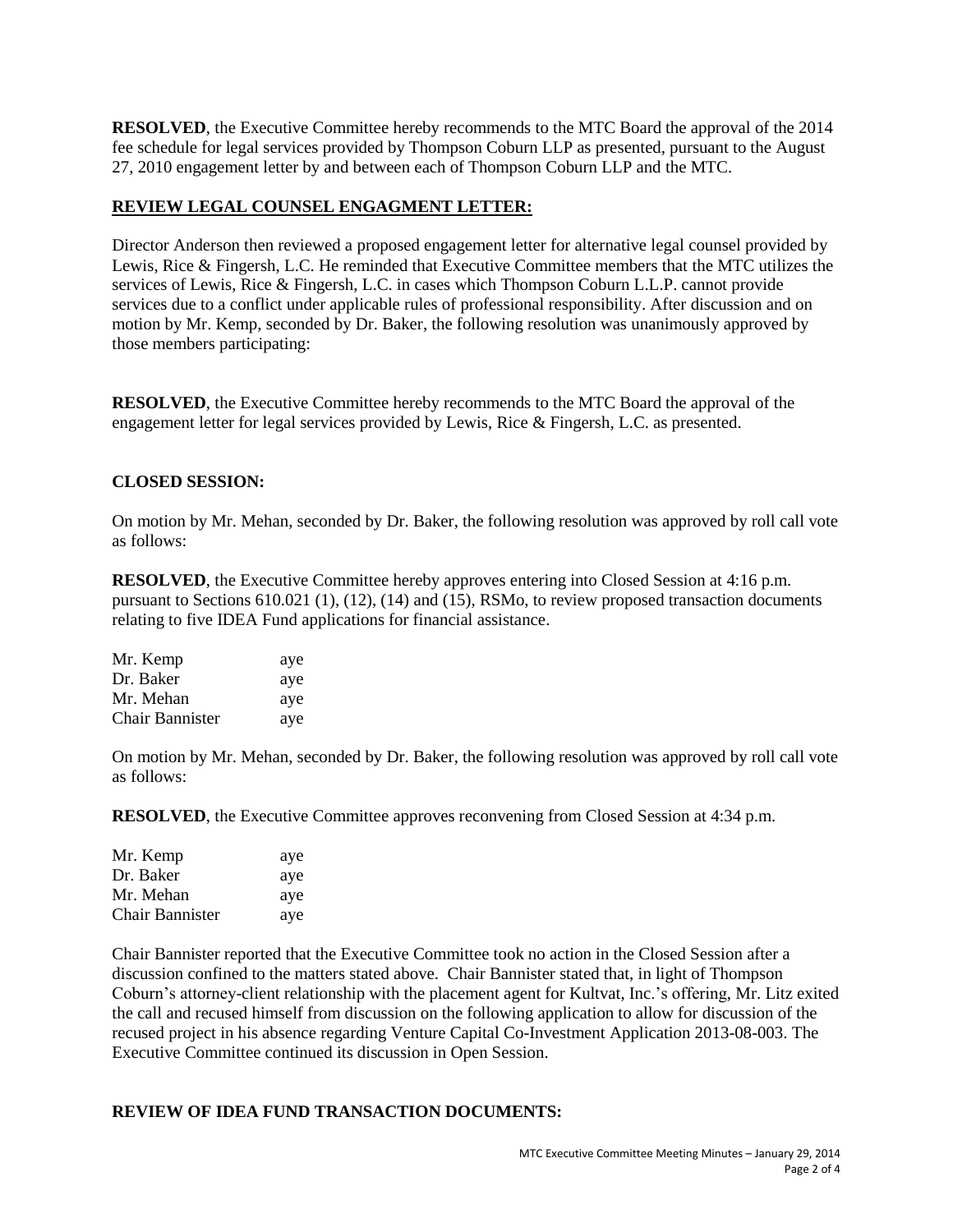On motion by Mr. Kemp, seconded by Mr. Mehan, the following resolutions were unanimously approved by those members participating:

**RESOLVED,** the Executive Committee on behalf of the MTC Board hereby approves the forbearance agreement in connection with the loan by the MTC to High Tech Industrial Expansion Application 2012- 04-001 (Certified Energy Labs) in substantially the form presented;

**FURTHER RESOLVED,** the Executive Committee on behalf of the MTC Board hereby authorizes the MTC Acting Executive Director to execute and deliver on behalf of the MTC all documents relating to such agreement on behalf of the MTC; and

**FURTHER RESOLVED,** the Executive Committee on behalf of the MTC Board hereby authorizes the MTC Acting Executive Director on behalf of the MTC to negotiate, amend, and approve any and all agreements, documents or instruments and to take such other actions as may be required or desirable in connection with, or in furtherance of the above agreement.

On motion by Chair Bannister, seconded by Mr. Kemp, the following resolutions were unanimously approved by those members participating:

**RESOLVED,** the Executive Committee on behalf of the MTC Board hereby approves the transaction documents for an investment by the MTC in the amount of \$300,000 to purchase Series A Preferred Stock pursuant to Seed Capital Co-Investment Application 2013-06-004 (Euclises Pharmaceuticals, Inc) in substantially the form presented;

**FURTHER RESOLVED,** the Executive Committee on behalf of the MTC Board hereby authorizes the MTC Acting Executive Director to execute and deliver on behalf of the MTC all documents relating to such investment on behalf of the MTC; and

**FURTHER RESOLVED,** the Executive Committee on behalf of the MTC Board hereby authorizes the MTC Acting Executive Director on behalf of the MTC to negotiate, amend, and approve any and all agreements, documents or instruments and to take such other actions as may be required or desirable in connection with, or in furtherance of the above investment.

On motion by Mr. Mehan, seconded by Mr. Kemp, the following resolutions were unanimously approved by those members participating:

**RESOLVED,** the Executive Committee on behalf of the MTC Board hereby approves the transaction documents for an investment by the MTC in the amount of \$500,000 to purchase Series A Preferred Stock pursuant to Venture Capital Co-Investment Application 2013-08-003 (Kultevat, Inc) in substantially the form presented;

**FURTHER RESOLVED,** the Executive Committee on behalf of the MTC Board hereby authorizes the MTC Acting Executive Director to execute and deliver on behalf of the MTC all documents relating to such investment on behalf of the MTC; and

**FURTHER RESOLVED,** the Executive Committee on behalf of the MTC Board hereby authorizes the MTC Acting Executive Director on behalf of the MTC to negotiate, amend, and approve any and all agreements, documents or instruments and to take such other actions as may be required or desirable in connection with, or in furtherance of the above investment.